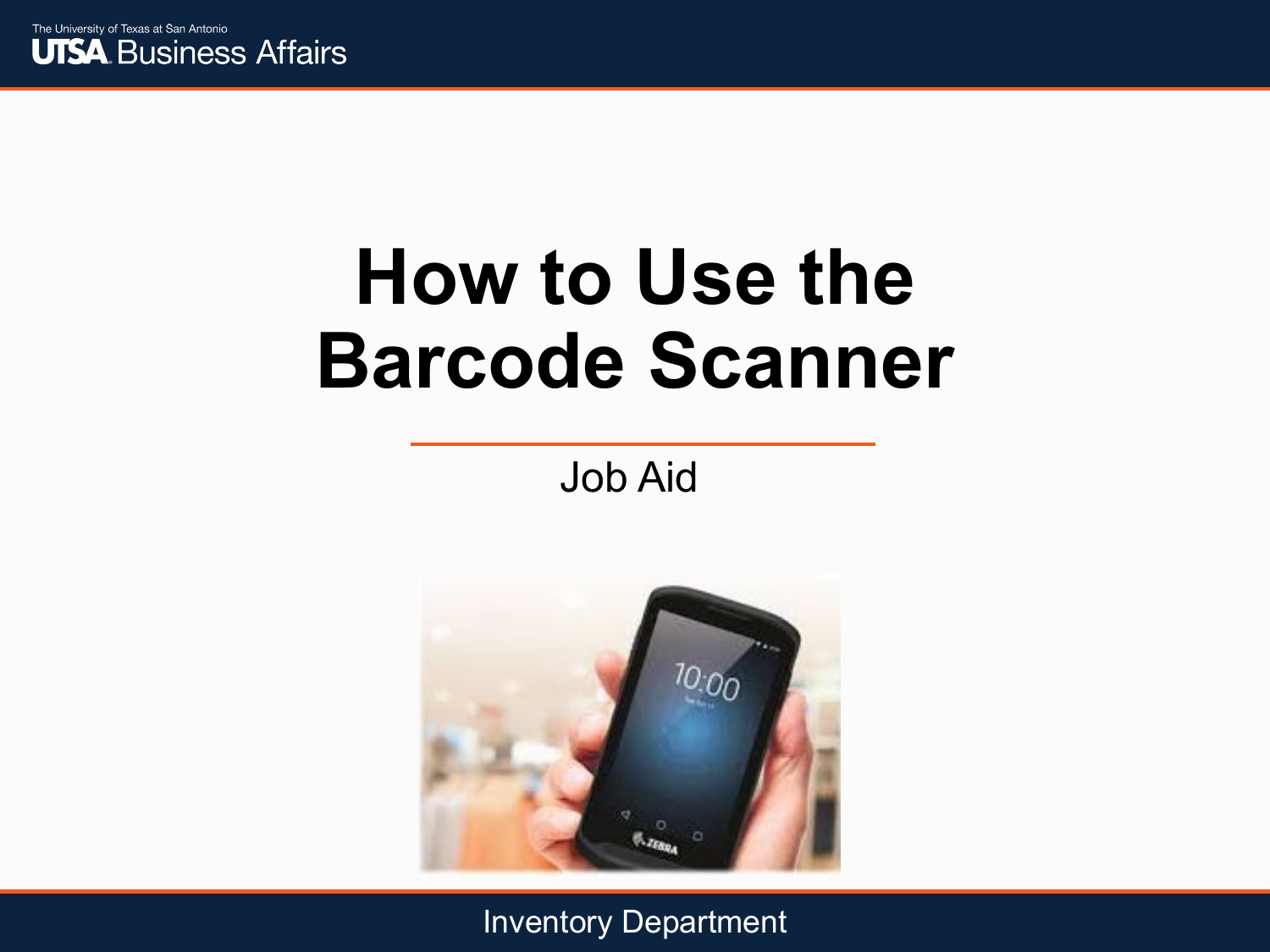

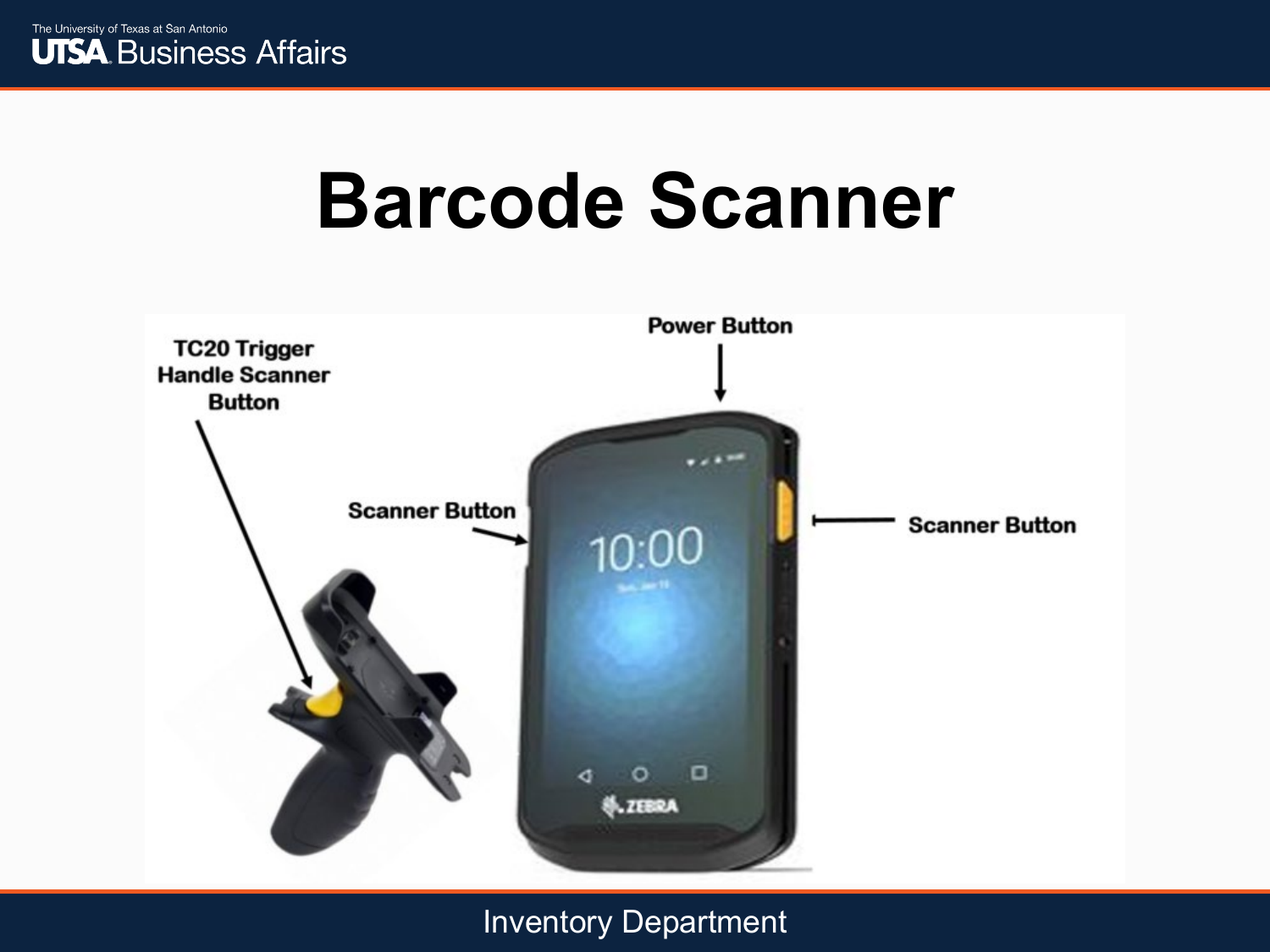

Tap on the **Wise Track** application to open the login screen.

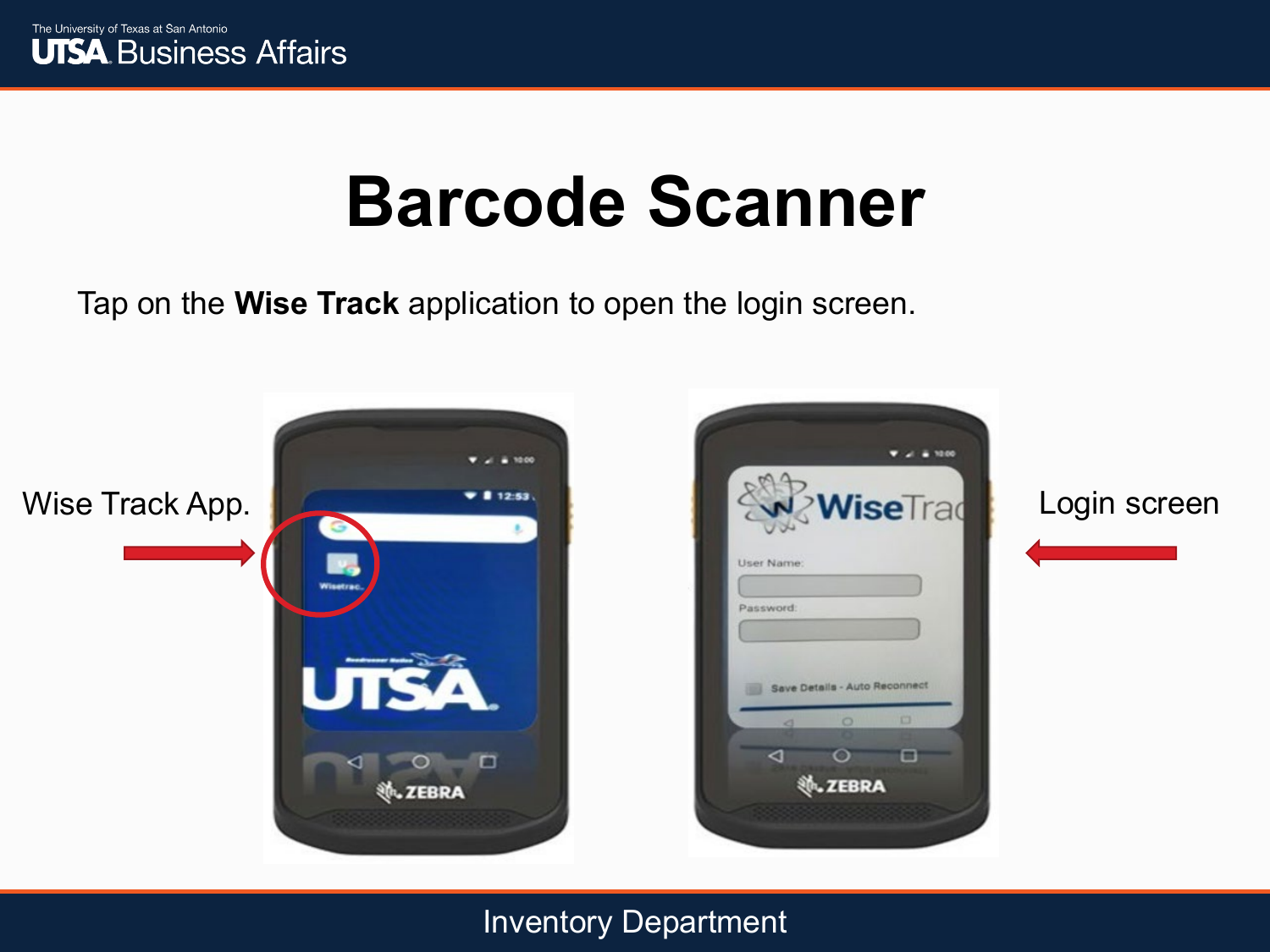Enter your three-digit, three-letter department ID (all lower case) and password.

| WiseTrack®                                                   |       |
|--------------------------------------------------------------|-------|
| User Name:<br>$\blacksquare$<br>bfa005<br>Password:<br>國<br> |       |
| Save Details - Auto Reconnect                                |       |
|                                                              | Login |
|                                                              |       |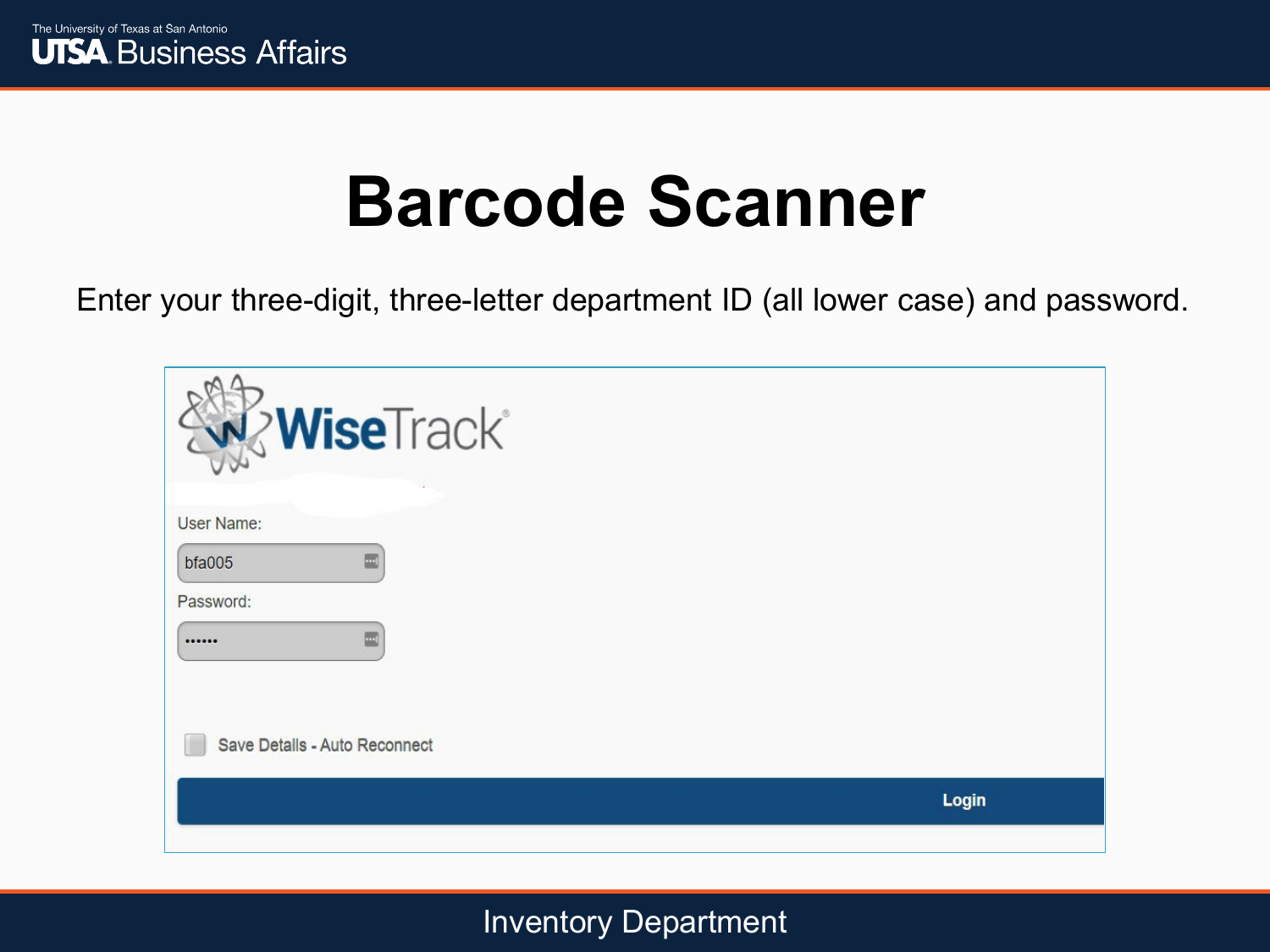Be aware of having more than one tab open. If multiple tabs are open, the application does not function correctly and it will not update your inventory.

If you notice a "**2**" or higher, tap on the number to close all open tabs. Then tap the "circle" icon at the bottom of the scanner to return to the main screen.

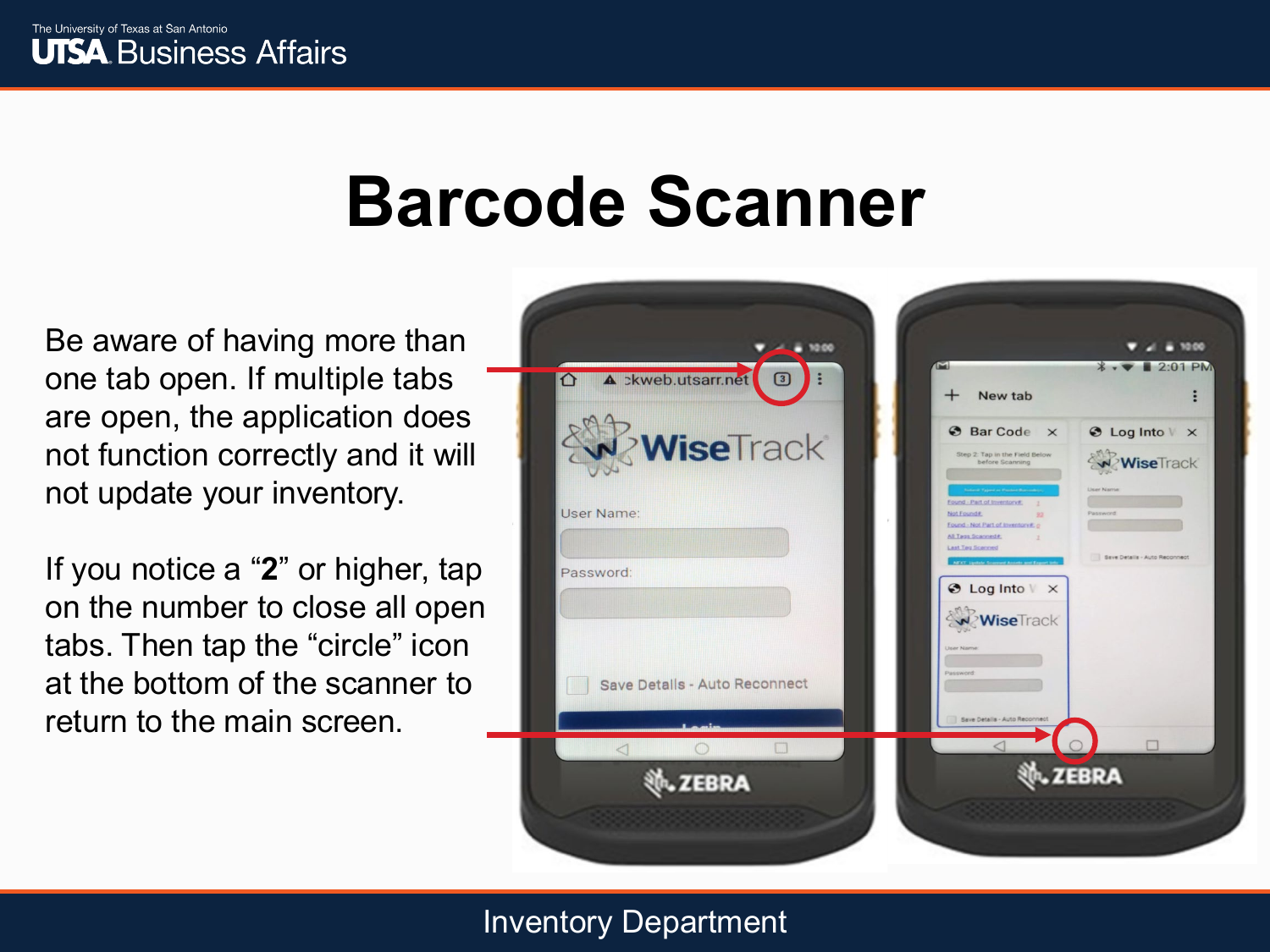

Tap "Barcode Custom Field Inventory."

|                                       | <b>WiseTrack Main Menu</b>                        |   |
|---------------------------------------|---------------------------------------------------|---|
|                                       |                                                   |   |
| <b>Barcode Custom Field Inventory</b> |                                                   | ÷ |
| <b>Settings</b>                       |                                                   | ö |
|                                       |                                                   |   |
|                                       | Log Out                                           |   |
|                                       | ® WiseTrack is a registered trademark of TVL Inc. |   |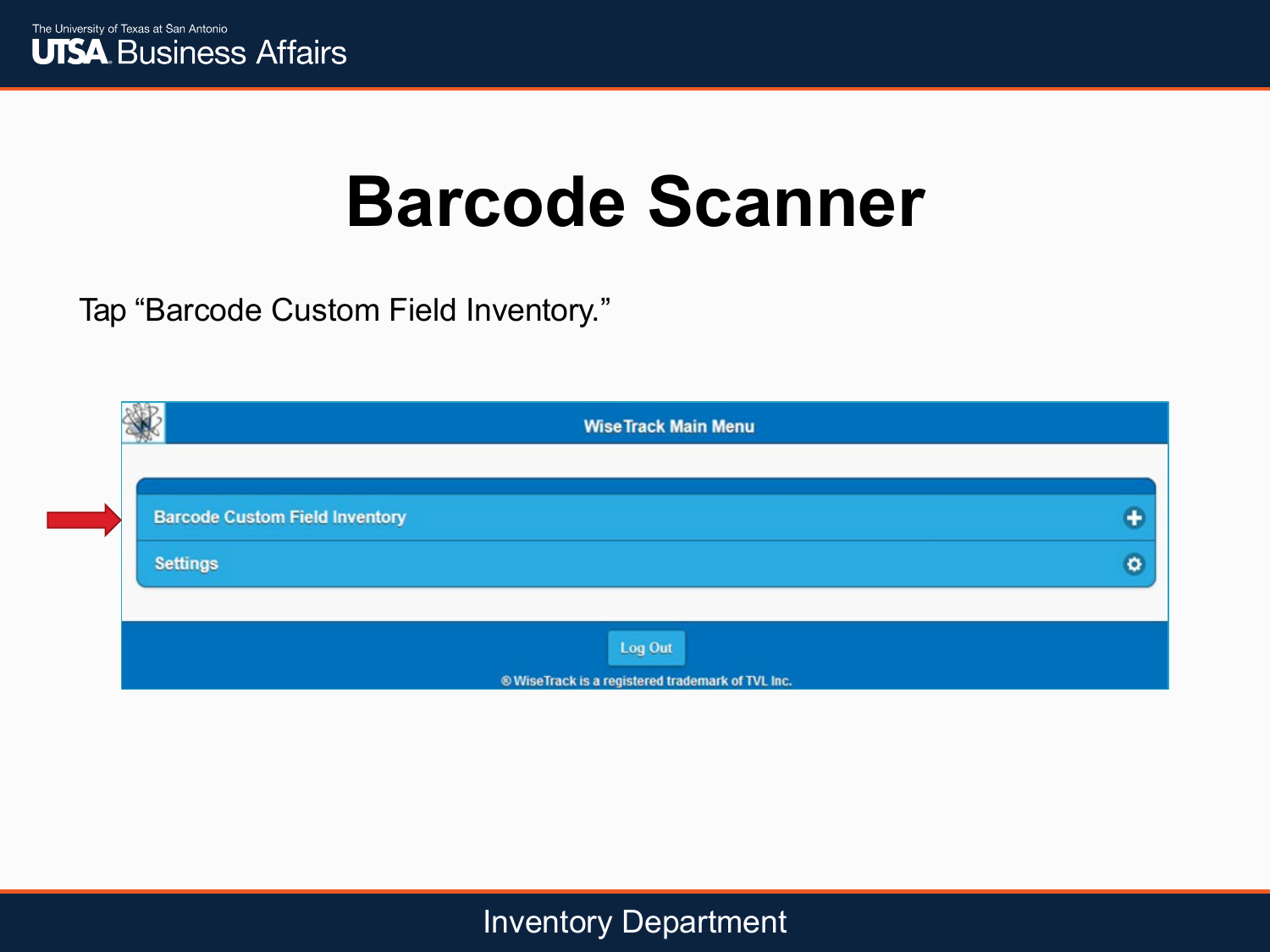In the "Step 1" section, type or select your department ID.

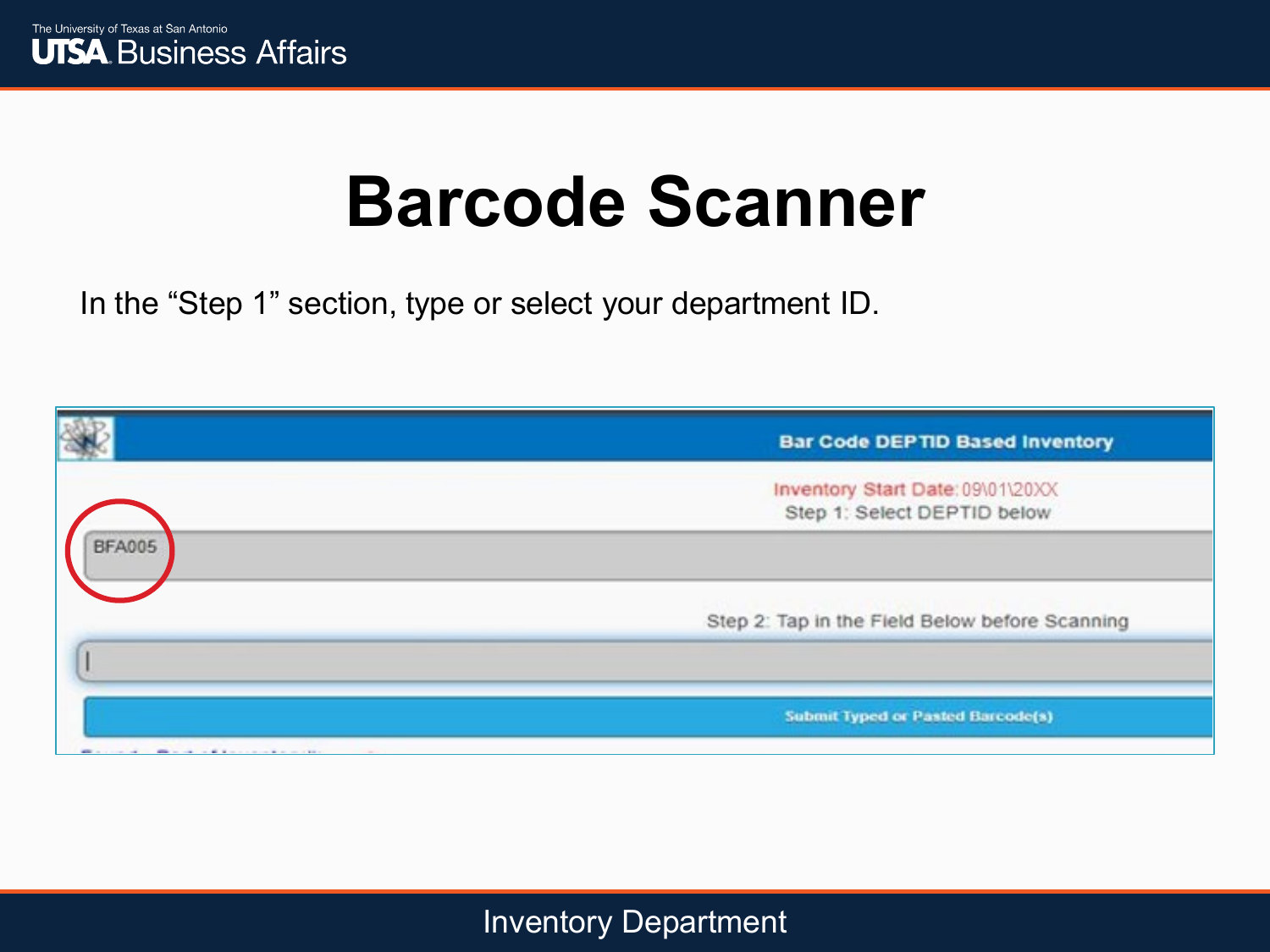In the "Step 2" section, tap "Tap Here and Start Scanning" to begin scanning.

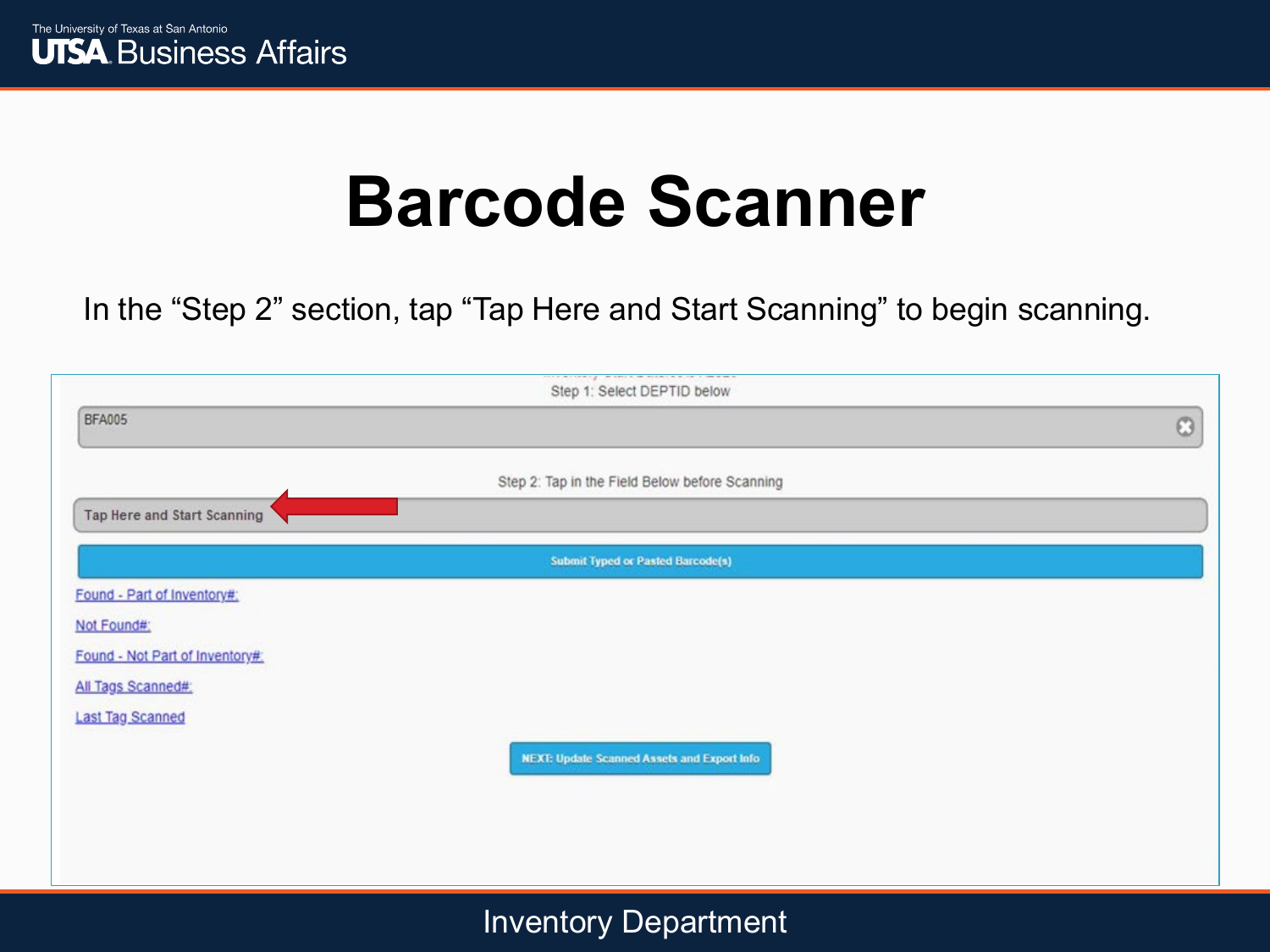The "Step 2" section displays a number under "Not Found#" with the total number of assets that need to be scanned.

|                                 | Step 1: Select DEPTID below                        |
|---------------------------------|----------------------------------------------------|
| <b>BFA005</b>                   |                                                    |
|                                 |                                                    |
|                                 | Step 2: Tap in the Field Below before Scanning     |
| Tap Here and Start Scanning     |                                                    |
|                                 | <b>Submit Typed or Pasted Barcode(s)</b>           |
| Found - Part of Inventory#:     | $\overline{0}$                                     |
| Not Found#:                     |                                                    |
| Found - Not Part of Inventory#: | $\overline{0}$                                     |
| All Tags Scanned#:              | $\underline{0}$                                    |
| <b>Last Tag Scanned</b>         |                                                    |
|                                 | <b>NEXT: Update Scanned Assets and Export Info</b> |
|                                 |                                                    |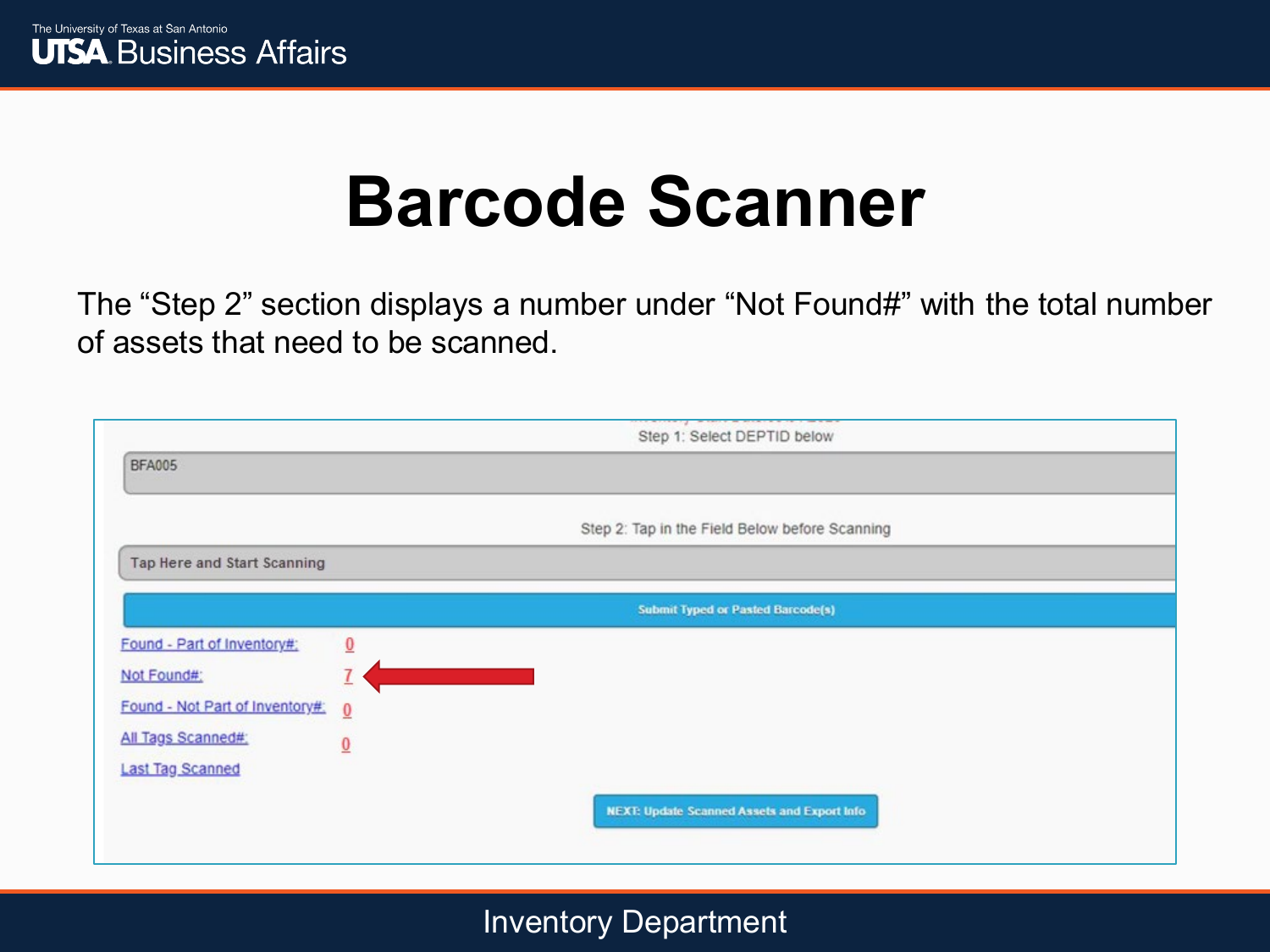When you scan an asset, the barcode (asset tag) number must appear in the "Step 2" box. If it does not, tap in the gray area and scan the asset again.

To submit the asset you just scanned, tap on "Submit Typed or Pasted Barcode(s)."

You are now ready to scan your next asset.

|                                 | considerably an exception account the construction<br>Step 1: Select DEPTID below |  |
|---------------------------------|-----------------------------------------------------------------------------------|--|
| <b>BFA005</b>                   |                                                                                   |  |
|                                 | Step 2: Tap in the Field Below before Scanning                                    |  |
| 300060                          |                                                                                   |  |
|                                 | <b>Submit Typed or Pasted Barcode(s)</b>                                          |  |
| Found - Part of Inventory#:     | $\overline{0}$                                                                    |  |
| Not Found#:                     |                                                                                   |  |
| Found - Not Part of Inventory#: | $\overline{0}$                                                                    |  |
| All Tags Scanned#:              | $\underline{0}$                                                                   |  |
| <b>Last Tag Scanned</b>         |                                                                                   |  |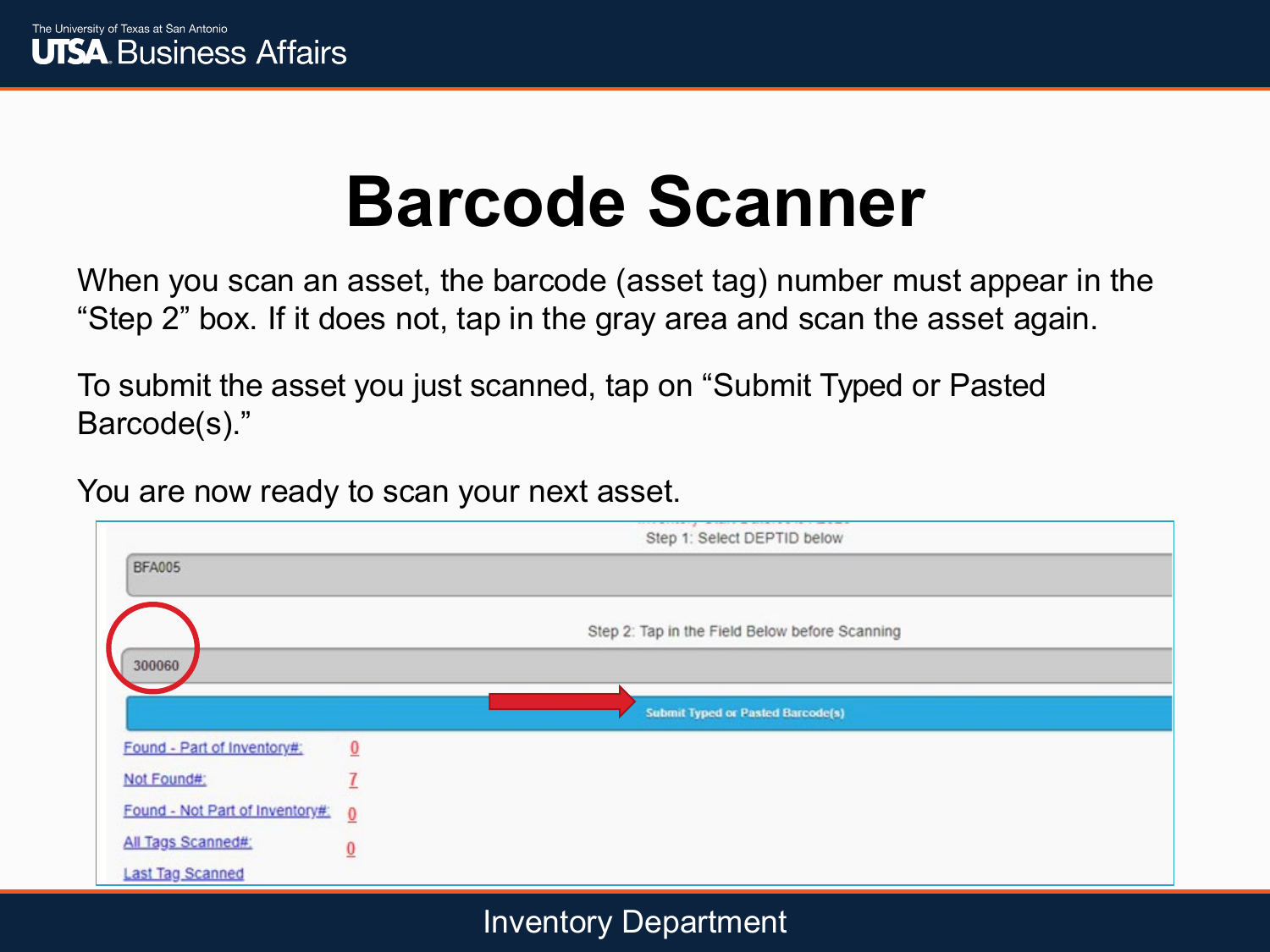As you scan your assets, the following will occur:

- "Not Found#" number will decrease
- "Found Part of Inventory#" number will increase
- "All Tags Scanned" number will increase

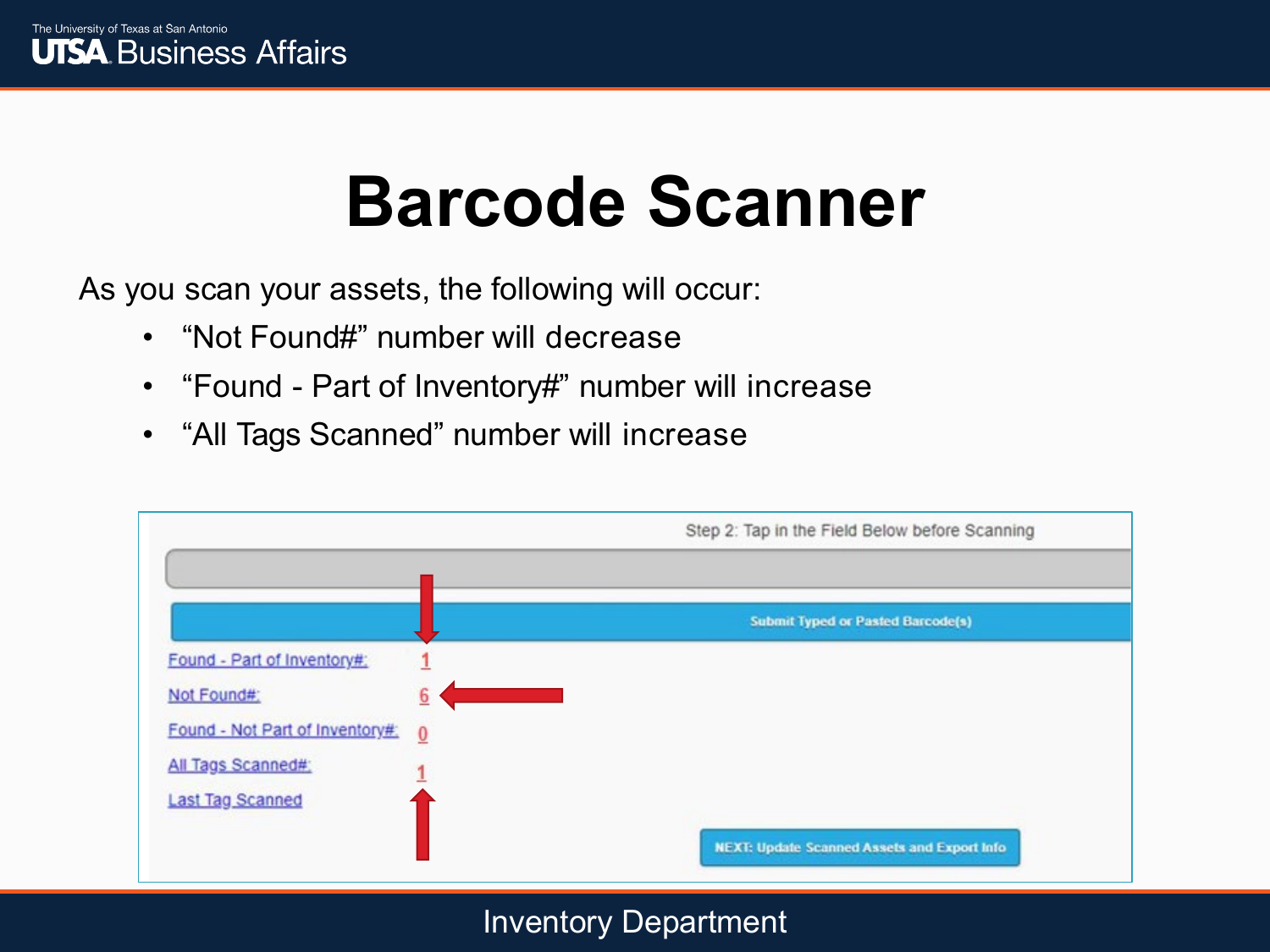

Once you have scanned all assets, scroll up and tap "Next: Update Scanned Assets and Export Info."

| All Tags Scanned#:      | ×<br>7 |                                                    |
|-------------------------|--------|----------------------------------------------------|
| <b>Last Tag Scanned</b> |        |                                                    |
|                         |        | <b>NEXT: Update Scanned Assets and Export Info</b> |
|                         |        |                                                    |
|                         |        |                                                    |
|                         |        |                                                    |
|                         |        |                                                    |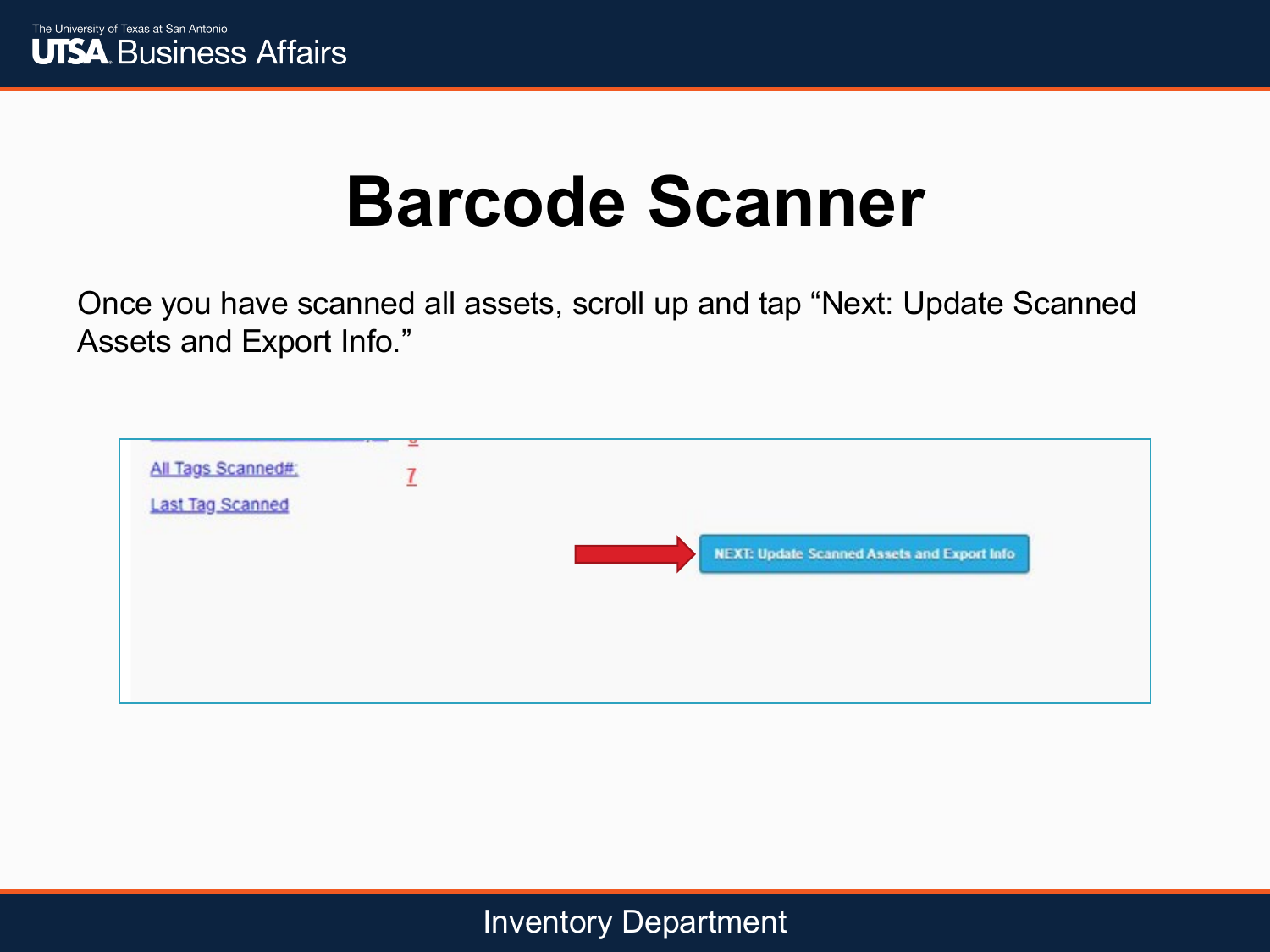

To send or update your scanned inventory, select "Update Date Last Inv. For All Found."

|                                                    |                 | <b>Bar Code Parent Location Based Inventory</b> | $\circledast$ |
|----------------------------------------------------|-----------------|-------------------------------------------------|---------------|
| Found - Part of Inventory#:                        | 1               |                                                 |               |
| Not Found#:                                        | $\underline{6}$ |                                                 |               |
| Found - Not Part of Inventory#:                    | $\bf{0}$        |                                                 |               |
| All Tags Scanned#:                                 |                 |                                                 |               |
| <b>Last Tag Scanned</b>                            |                 |                                                 |               |
| Export not Found from this Location                |                 |                                                 |               |
| Export Found from this Location                    |                 |                                                 |               |
| Export Found-not Part of Inventory                 |                 |                                                 |               |
| Update Found from this Location Only               |                 |                                                 |               |
| Update All Found                                   |                 |                                                 |               |
| Update not Found                                   |                 |                                                 |               |
| Update Date Last Inv. for All Found                |                 |                                                 |               |
| Update Date Last Inv. for Found from this Location |                 |                                                 |               |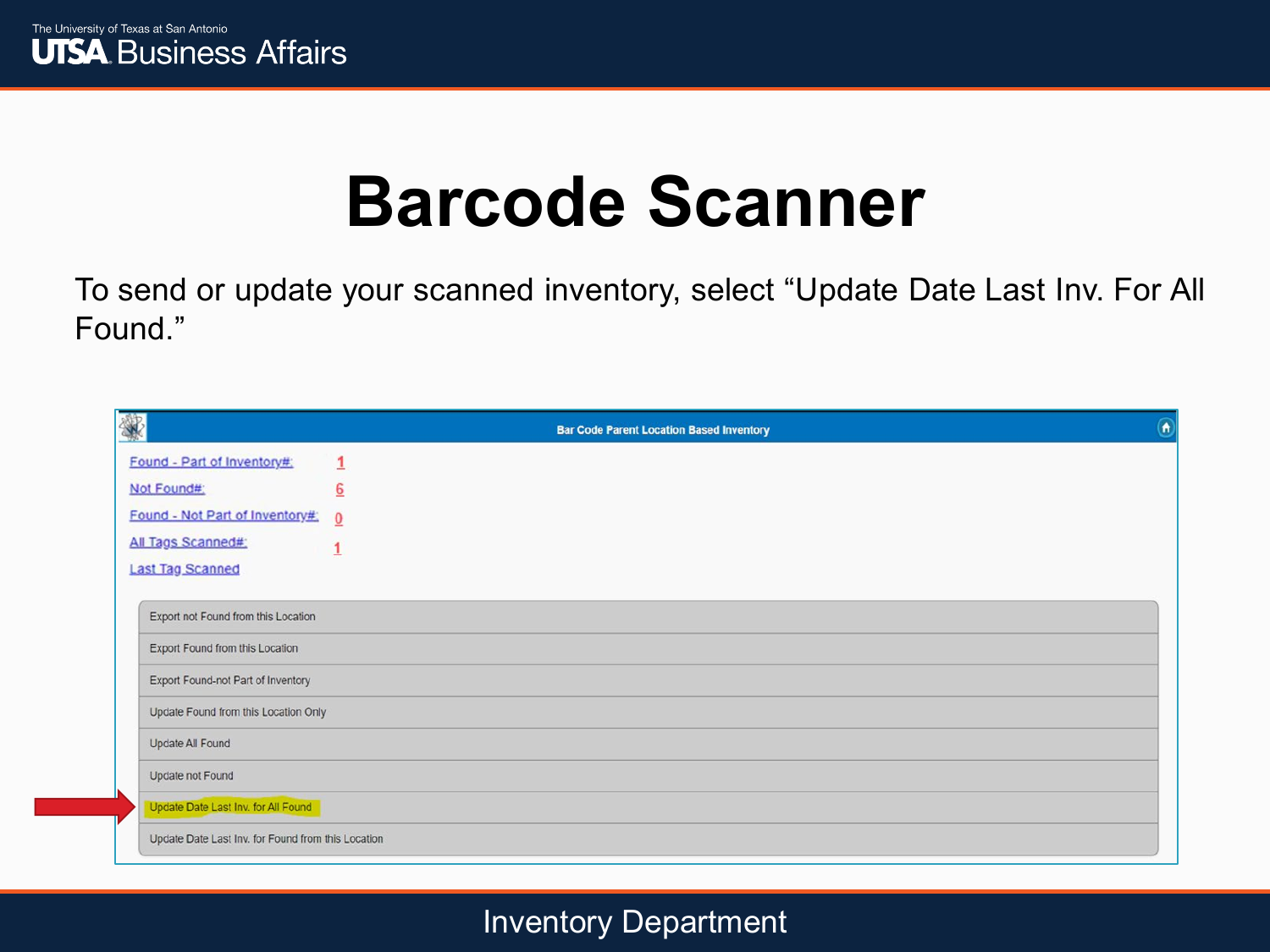

When the pop-up message displays, "Do You Want to Update Date Last Inventoried for All Found Assets?", tap "OK."

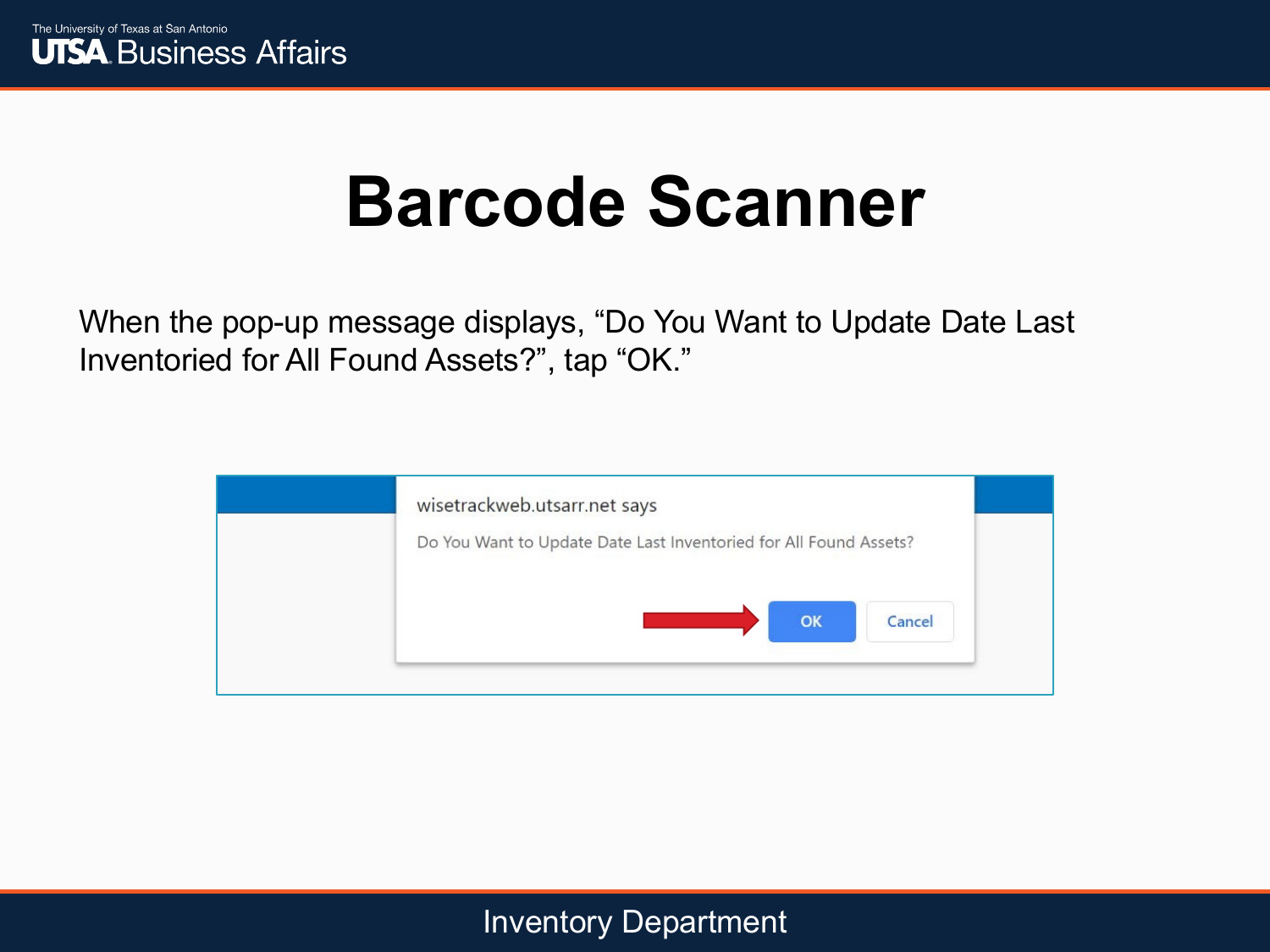

The next pop-up message will display, "Update Successful!" Tap "OK."

Your scanning is now complete.

| wisetrackweb.utsarr.net says<br>Update Successfull<br>OK |  |
|----------------------------------------------------------|--|
|                                                          |  |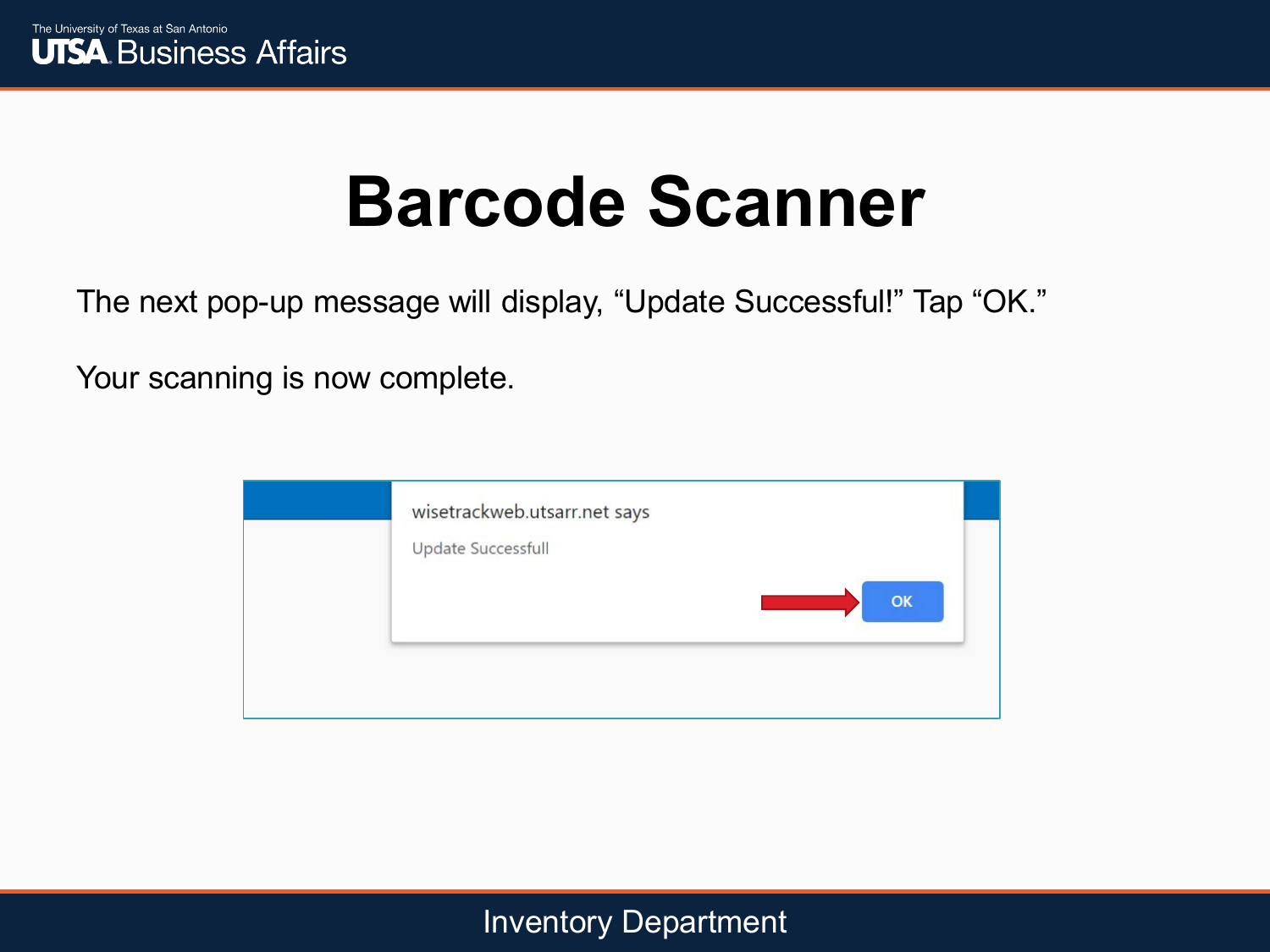If your scanning is complete or you need to pause scanning, tap the home icon in the upper right corner and log out. Tap "log out" **three times** to return to the "Login" screen.

When you want to resume scanning, tap the home icon again, then tap on the "Barcode Custom Field Inventory" to start again.

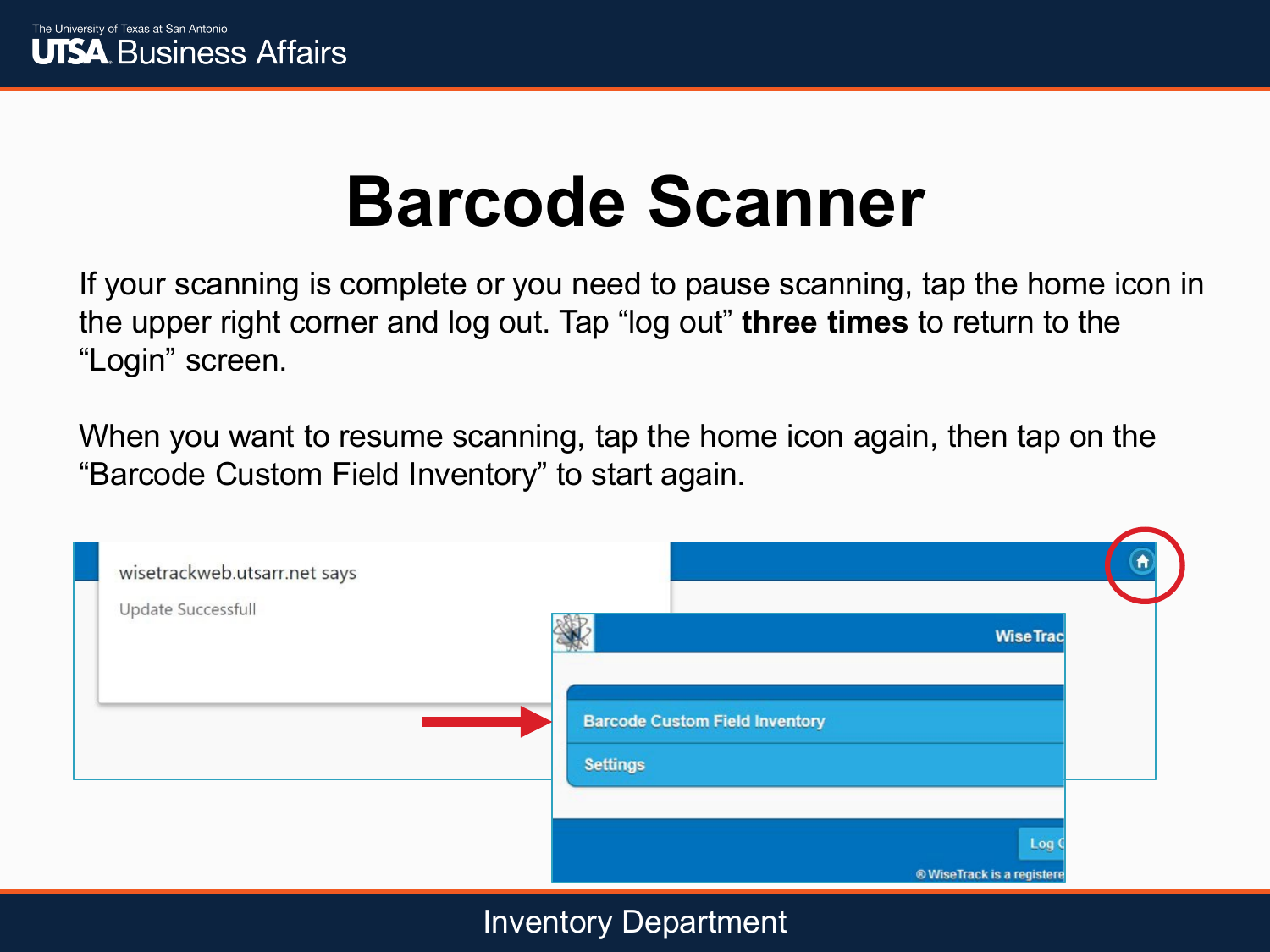If you have not scanned all your assets, the following pop-up message will display when you return to the "Barcode Custom Field Inventory" screen: "Do you want to Clear Previous Scans?"

**Important!** If you have not updated your previously scanned assets, tap "cancel."

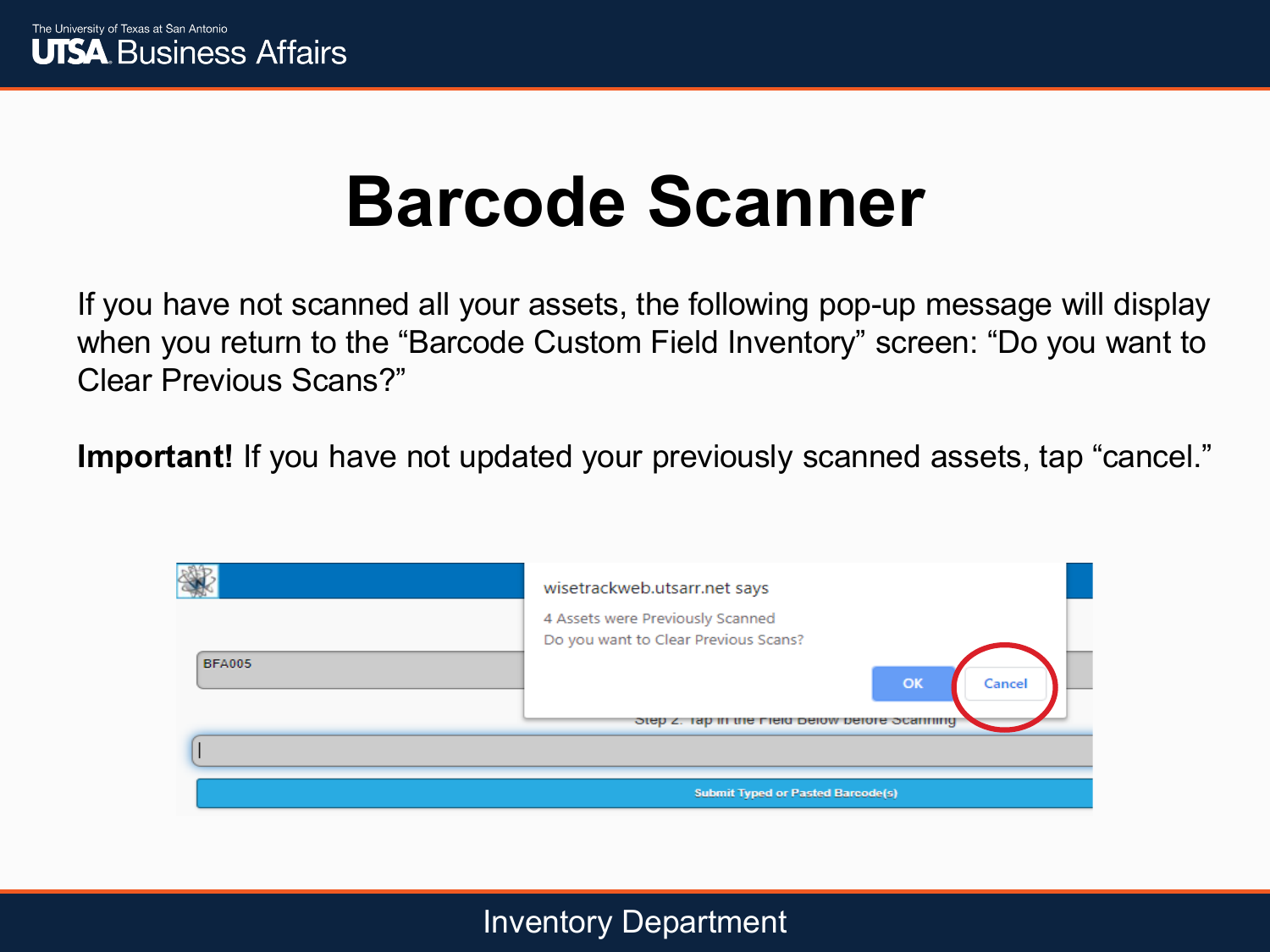

You can check which of your assets have been updated by tapping on "Found – Part of Inventory #."

|                                                                                                                                                                                                                                                                               |                                                                                                                                                      | Step 1: Select DEPTID below                                                                     |
|-------------------------------------------------------------------------------------------------------------------------------------------------------------------------------------------------------------------------------------------------------------------------------|------------------------------------------------------------------------------------------------------------------------------------------------------|-------------------------------------------------------------------------------------------------|
| <b>BFA005</b>                                                                                                                                                                                                                                                                 |                                                                                                                                                      |                                                                                                 |
|                                                                                                                                                                                                                                                                               |                                                                                                                                                      | Step 2: Tap in the Field Below before Scanning                                                  |
|                                                                                                                                                                                                                                                                               |                                                                                                                                                      |                                                                                                 |
|                                                                                                                                                                                                                                                                               |                                                                                                                                                      | <b>Submit Typed or Pasted Barcode(s)</b>                                                        |
| <b>Found - Part of Inventory#:</b><br><b>DEPTID Bar Code Last Inventoried Date</b><br>BFA005 136000<br><b>BFA005</b><br>152456<br><b>BFA005</b><br>172072<br>BFA005 179577<br>Not Found#:<br>Found - Not Part of Inventory#:<br>All Tags Scanned#:<br><b>Last Tag Scanned</b> | <b>Keywords</b><br>OTHER EQUIP: GOLF CART CLUB CA<br>DATA PROJECTOR: EPSON 822 XGA<br>LAPTOP CPU: SURFACE PRO 4<br><b>DESKTOP CPU: OPTIPLEX 7060</b> | 4<br><b>Location Name</b><br>SFC-1.104<br>SFC-1.104.1<br><b>WFH-HOME</b><br>SFC-1.104<br>₫<br>ο |
|                                                                                                                                                                                                                                                                               |                                                                                                                                                      | <b>NEXT: Update Scanned Assets and Export Info</b>                                              |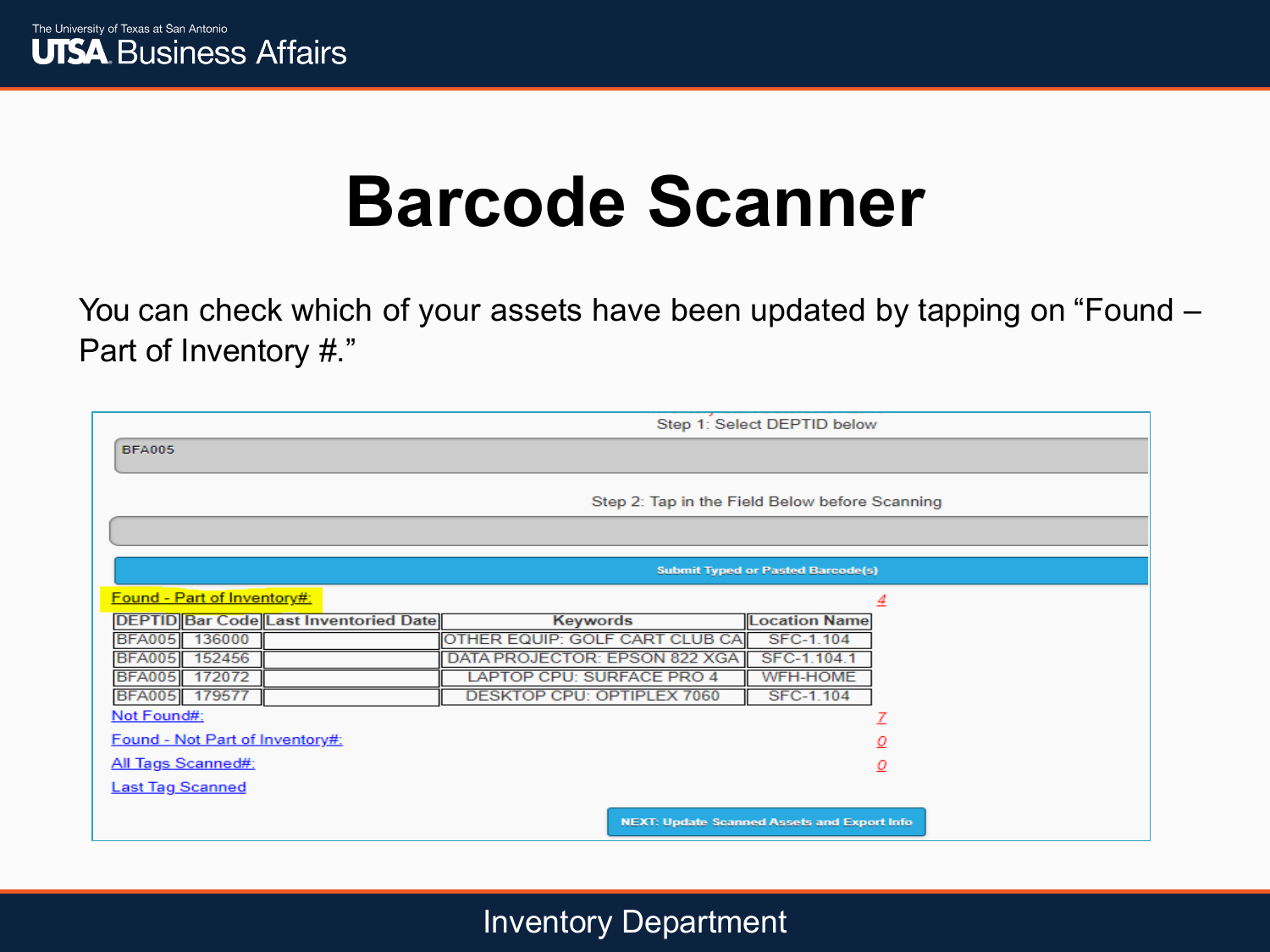# **Barcode Scanner Troubleshooting**

- 1. The scanner only works on AirRowdy\_Student. It does **not** work off campus.
- 2. If you lose your connection while on campus, contact the Inventory Department.
- 3. Never have multiple tabs open. This causes scanning and updating problems.
- 4. Never use the "Back" arrow on bottom of the scanner.
- 5. Use the "home" icon in the upper right to return to the Main Menu.



**L. ZEBRA**